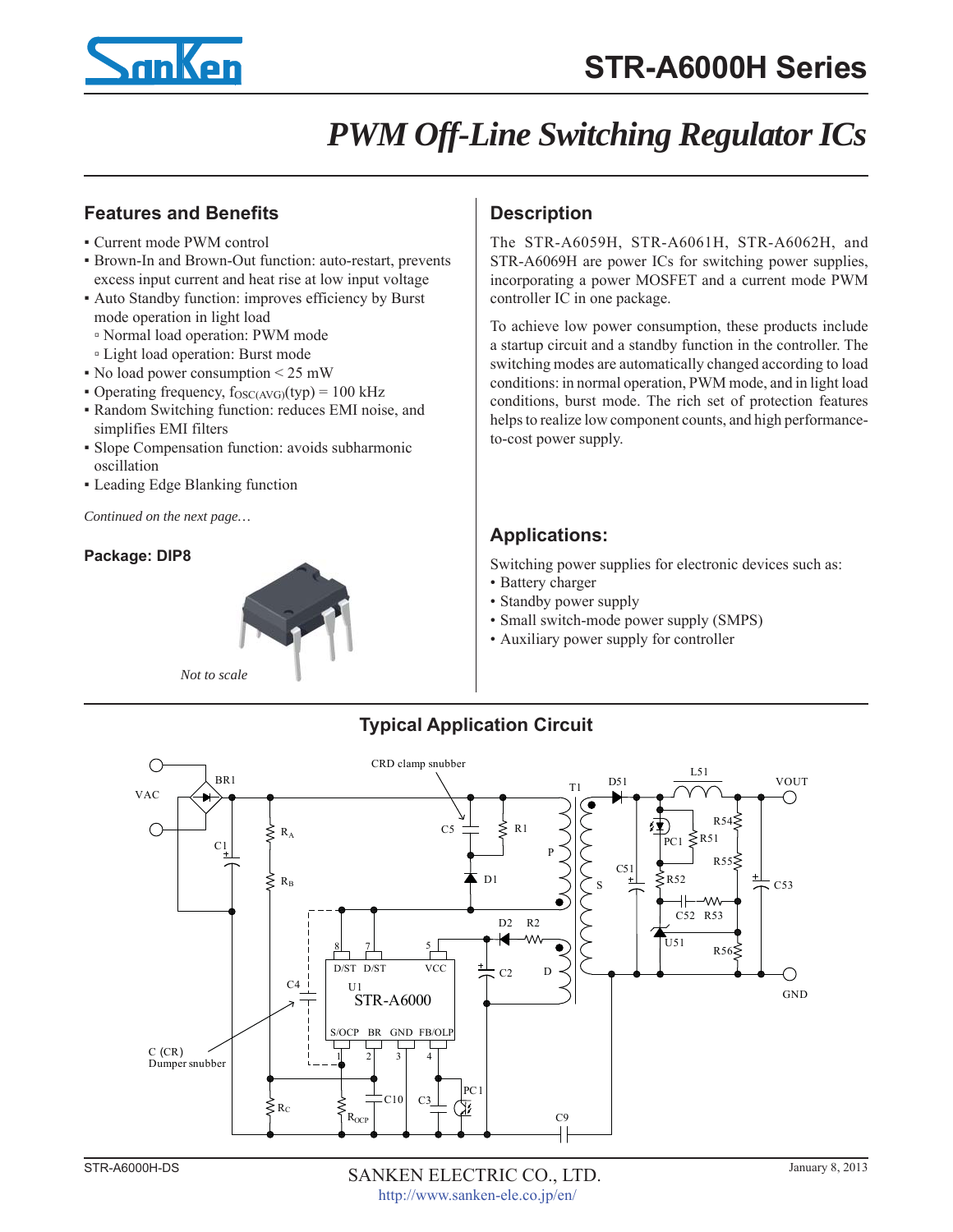### **Features and Benefits (continued)**

- Audible Noise Suppression function during Standby mode
- Protection features
- Overcurrent protection (OCP): pulse-by-pulse, with input compensation function
- Overvoltage protection (OVP): latched shutdown
- Overload protection (OLP): auto-restart, with timer
- Thermal shutdown protection (TSD): latched shutdown

#### **Selection Guide**

|                    |                        | <b>Power MOSFET</b>      | Output Power*, P <sub>OUT</sub> (W) |                         |                |                         |  |
|--------------------|------------------------|--------------------------|-------------------------------------|-------------------------|----------------|-------------------------|--|
| <b>Part Number</b> |                        | $R_{DS(ON)}(max)$<br>(Ω) |                                     | <b>Open Frame</b>       | <b>Adaptor</b> |                         |  |
|                    | $V_{\text{DSS}}$ (min) |                          | <b>230 VAC</b>                      | 85 to<br><b>265 VAC</b> | <b>230 VAC</b> | 85 to<br><b>265 VAC</b> |  |
| <b>STR-A6059H</b>  | 650                    |                          | 30                                  | 19                      |                |                         |  |
| <b>STR-A6069H</b>  | 700                    |                          | 30                                  | 19                      |                |                         |  |
| <b>STR-A6061H</b>  | 700                    | 3.95                     | 35                                  | 24                      | 21             | 15                      |  |
| STR-A6062H         | 700<br>$\cdots$        | 2.8                      | 38<br>$\cdots$                      | 26                      | 23             | 18                      |  |

\*The listed output power is based on the thermal ratings, and the peak output power can be 120% to 140% of the value stated here. At low output voltage and short duty cycle, the output power may be less than the value stated here.

The polarity value for current specifies a sink as "+," and a source as "−," referencing the IC.

#### **Absolute Maximum Ratings** Unless otherwise specified,  $T_A = 25^\circ C$

| Characteristic                             | Symbol                    |                                               | <b>Notes</b>                                                              | <b>Pins</b>              | Rating        | <b>Unit</b>  |
|--------------------------------------------|---------------------------|-----------------------------------------------|---------------------------------------------------------------------------|--------------------------|---------------|--------------|
|                                            |                           | <b>STR-A6059H</b><br><b>STR-A6069H</b>        |                                                                           | $8 - 1$                  | 1.8           | $\mathsf{A}$ |
| Drain Peak Current <sup>1</sup>            | <b>I</b> <sub>DPEAK</sub> | <b>STR-A6061H</b>                             | Single pulse                                                              |                          | 2.5           | A            |
|                                            |                           | <b>STR-A6062H</b>                             |                                                                           |                          | 3.0           | A            |
|                                            |                           | <b>STR-A6059H</b><br><b>STR-A6069H</b>        | Single pulse, $V_{DD}$ = 99 V,<br>$L = 20$ mH, $I_{LPEAK} = 1.8$ A        |                          | 24            | mJ           |
| Avalanche Energy <sup>2</sup>              | $E_{AS}$                  | <b>STR-A6061H</b>                             | Single pulse, $V_{DD}$ = 99 V,<br>$L = 20$ mH, $I_{LPEAK} = 2$ A          | $8 - 1$                  | 46            | mJ           |
|                                            |                           | <b>STR-A6062H</b>                             | Single pulse, V <sub>DD</sub> = 99 V,<br>$L = 20$ mH, $I_{LPEAK} = 2.2$ A |                          | 56            | mJ           |
| S/OCP Pin Voltage                          | $V_{OCP}$                 |                                               |                                                                           | $1 - 3$                  | $-2$ to 6     | $\vee$       |
| Control Part Input Voltage                 | $V_{\rm CC}$              |                                               |                                                                           | $5 - 3$                  | 32            | V            |
| FB/OLP Pin Voltage                         | $V_{FB}$                  |                                               |                                                                           | $4 - 3$                  | $-0.3$ to 14  | $\vee$       |
| FB/OLP Pin Sink Current                    | $I_{FB}$                  |                                               |                                                                           | $4 - 3$                  | 1.0           | mA           |
| <b>BR Pin Voltage</b>                      | $V_{BR}$                  |                                               |                                                                           | $2 - 3$                  | $-0.3$ to $7$ | $\vee$       |
| <b>BR Pin Sink Current</b>                 | $I_{BR}$                  |                                               |                                                                           | $2 - 3$                  | 1.0           | mA           |
| Power Dissipation of MOSFET3               | $P_{D1}$                  | Mounted on 15mm × 15 mm printed circuit board |                                                                           | $8 - 1$                  | 1.35          | W            |
| Power Dissipation of Control Part          | $P_{D2}$                  |                                               |                                                                           | $5 - 3$                  | 1.2           | W            |
| Operating Ambient Temperature <sup>4</sup> | $T_{OP}$                  |                                               |                                                                           | $\overline{\phantom{0}}$ | $-20$ to 125  | $^{\circ}C$  |
| Storage Temperature                        | $T_{\text{stg}}$          |                                               |                                                                           |                          | $-40$ to 125  | $^{\circ}$ C |
| <b>Channel Temperature</b>                 | $T_{ch}$                  |                                               |                                                                           |                          | 150           | $^{\circ}$ C |

1Refer to MOSFET Safe Operating Area Curve.

2Refer to MOSFET Avalanche Energy Derating Coefficient Curve.

3Refer to MOSFET Temperature versus Power Dissipation Curve.

<sup>4</sup>The recommended internal frame temperature,  $T_F$ , is 115°C (max).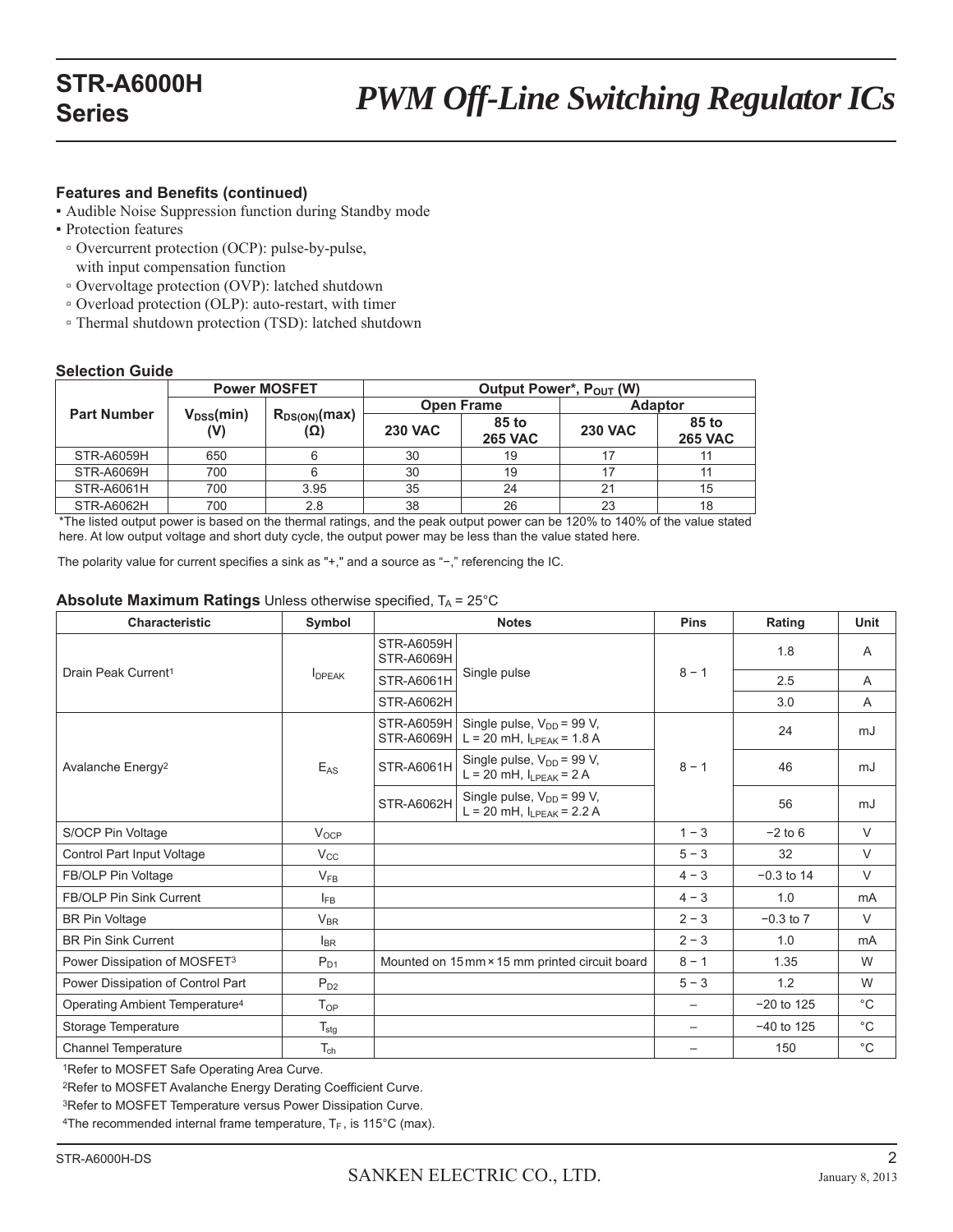# **STR-A6000H**<br>**PWM Off-Line Switching Regulator ICs**

| Characteristic                                         | Symbol                      | <b>Test Conditions</b> | <b>Pins</b>              | Min.                     | Typ.                     | Max.                     | Unit              |
|--------------------------------------------------------|-----------------------------|------------------------|--------------------------|--------------------------|--------------------------|--------------------------|-------------------|
|                                                        |                             |                        |                          |                          |                          |                          |                   |
| <b>Operation Start Voltage</b>                         | $V_{CC(ON)}$                |                        | $5 - 3$                  | 13.8                     | 15.3                     | 16.8                     | $\vee$            |
| Operation Stop Voltage <sup>1</sup>                    | $V_{CC(OFF)}$               |                        | $5 - 3$                  | 7.3                      | 8.1                      | 8.9                      | $\vee$            |
| Circuit Current in Operation                           | $I_{CC(ON)}$                | $V_{CC}$ = 12 V        | $5 - 3$                  | $\overline{\phantom{0}}$ | $\qquad \qquad -$        | 2.5                      | mA                |
| Minimum Start Voltage                                  | $V_{ST(ON)}$                |                        | $5 - 3$                  | $\overline{\phantom{a}}$ | 38                       | $\overline{\phantom{0}}$ | $\vee$            |
| <b>Startup Current</b>                                 | <b>I</b> STARTUP            | $V_{CC}$ = 13.5 V      | $5 - 3$                  | $-3.7$                   | $-2.5$                   | $-1.5$                   | mA                |
| Startup Current Threshold Biasing Voltage <sup>1</sup> | $V_{CC(BIAS)}$              | $I_{CC}$ = -100 µA     | $5 - 3$                  | 8.5                      | 9.5                      | 10.5                     | $\vee$            |
| <b>Average Operation Frequency</b>                     | $f_{\text{OSC(AVG)}}$       |                        | $8 - 3$                  | 90                       | 100                      | 110                      | kHz               |
| <b>Frequency Modulation Deviation</b>                  | $\Delta f$                  |                        | $8 - 3$                  | $\overline{\phantom{0}}$ | 8                        | $\overline{\phantom{0}}$ | kHz               |
| Maximum Duty Cycle                                     | $\mathsf{D}_{\mathsf{MAX}}$ |                        | $8 - 3$                  | 77                       | 83                       | 89                       | $\%$              |
| Minimum On-Time                                        | $t_{ON(MIN)}$               |                        | $\overline{\phantom{0}}$ | $\overline{\phantom{0}}$ | 470                      | $\overline{\phantom{0}}$ | ns                |
| Leading Edge Blanking Time                             | $t_{BW}$                    |                        | $\qquad \qquad -$        | $\overline{\phantom{m}}$ | 280                      | $\qquad \qquad -$        | ns                |
| OCP Compensation Coefficient                           | <b>DPC</b>                  |                        | $\overline{\phantom{0}}$ | $\overline{\phantom{0}}$ | 33                       | $\overline{\phantom{0}}$ | $mV/\mu s$        |
| OCP Compensation Duty Cycle Limit                      | $D_{\text{DPC}}$            |                        | $\qquad \qquad -$        |                          | 36                       | $\overline{\phantom{0}}$ | $\%$              |
| OCP Threshold Voltage at Zero Duty Cycle               | $V_{OCP(L)}$                |                        | $1 - 3$                  | 0.70                     | 0.78                     | 0.86                     | V                 |
| OCP Threshold Voltage at 36% Duty Cycle                | $V_{OCP(H)}$                | $V_{CC}$ = 32 V        | $1 - 3$                  | 0.81                     | 0.9                      | 0.99                     | $\vee$            |
| Maximum Feedback Current                               | $I_{FB(MAX)}$               | $V_{CC}$ = 12 V        | $4 - 3$                  | $-340$                   | $-230$                   | $-150$                   | μA                |
| Minimum Feedback Current                               | $I_{FB(MIN)}$               |                        | $4 - 3$                  | $-30$                    | $-15$                    | $-7$                     | μA                |
| FB/OLP Pin Oscillation Stop Threshold<br>Voltage       | $V_{FB(STB)}$               |                        | $4 - 3$                  | 0.85                     | 0.95                     | 1.05                     | V                 |
| OLP Threshold Voltage                                  | $V_{FB(OLP)}$               |                        | $4 - 3$                  | 7.3                      | 8.1                      | 8.9                      | $\vee$            |
| OLP Delay Time                                         | $t_{OLP}$                   |                        | $4 - 3$                  | 54                       | 68                       | 82                       | ms                |
| <b>OLP Operation Current</b>                           | $I_{CC(OLP)}$               | $V_{CC}$ = 12 V        | $5 - 3$                  | $\overline{\phantom{0}}$ | 300                      | 600                      | μA                |
| FB/OLP Pin Clamp Voltage                               | V <sub>FB(CLAMP)</sub>      |                        | $4 - 3$                  | 11                       | 12.8                     | 14                       | $\vee$            |
| Brown-In Threshold Voltage                             | $V_{BR(IN)}$                | $V_{CC}$ = 32 V        | $2 - 3$                  | 5.2                      | 5.6                      | 6                        | $\vee$            |
| Brown-Out Threshold Voltage                            | $V_{BR(OUT)}$               | $V_{CC}$ = 32 V        | $2 - 3$                  | 4.45                     | 4.8                      | 5.15                     | $\vee$            |
| <b>BR Pin Clamp Voltage</b>                            | V <sub>BR(CLAMP)</sub>      | $V_{CC}$ = 32 V        | $2 - 3$                  | 6                        | 6.4                      | $\overline{7}$           | V                 |
| BR Function Disabling Threshold Voltage                | $V_{BR(DIS)}$               | $V_{CC}$ = 32 V        | $2 - 3$                  | 0.3                      | 0.48                     | 0.7                      | $\vee$            |
| VCC Pin OVP Threshold Voltage                          | $V_{CC(OVP)}$               |                        | $5 - 3$                  | 26                       | 29                       | 32                       | $\vee$            |
| Latch Circuits Holding Current <sup>2</sup>            | $I_{CC(LATCH)}$             | $V_{CC}$ = 9.5 V       | $5 - 3$                  | $\qquad \qquad -$        | 700                      | $\overline{\phantom{0}}$ | μA                |
| Thermal Shutdown Temperature                           | $T_{i(TSD)}$                |                        | $\equiv$                 | 135                      | $\overline{\phantom{0}}$ | —                        | $^{\circ}{\rm C}$ |

**Electrical Characteristics of Control Part** Unless otherwise specified, T<sub>A</sub> = 25°C, V<sub>CC</sub> = 18 V

 $1V_{CC(BIAS)}$  >  $V_{CC(OFF)}$  always.

2A latch circuit is a circuit operated with Overvoltage Protection (OVP) and/or Thermal Shutdown Protection (TSD) in operation.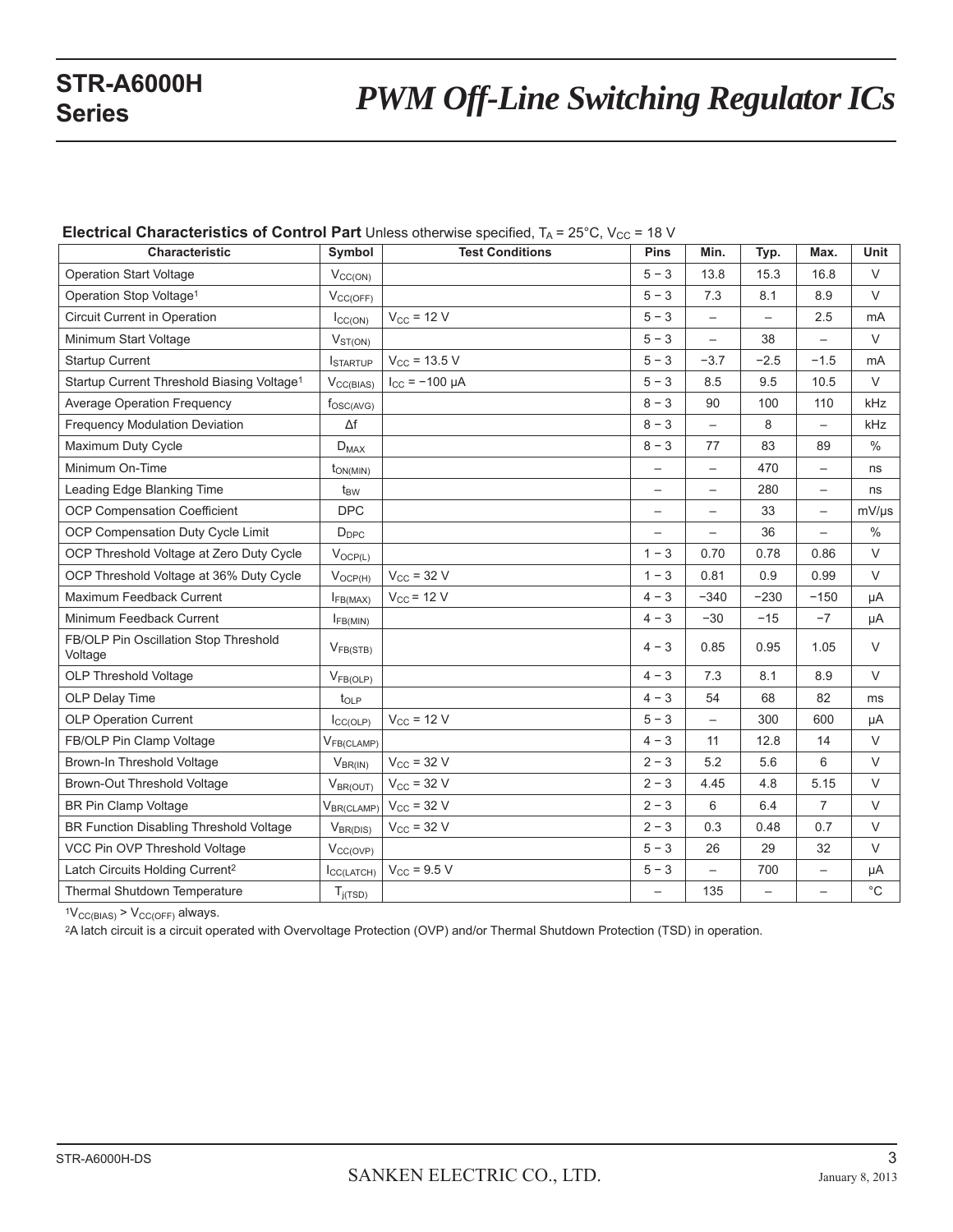# **STR-A6000H**<br>*PWM Off-Line Switching Regulator ICs*

#### **Electrical Characteristics of MOSFET** Unless otherwise specified, T<sub>A</sub> is 25°C

| <b>Characteristic</b>             | Symbol                 | <b>Test Conditions</b>                                                                                                                                           |  | <b>Pins</b> | Min. | Typ. | Max. | <b>Unit</b>   |
|-----------------------------------|------------------------|------------------------------------------------------------------------------------------------------------------------------------------------------------------|--|-------------|------|------|------|---------------|
|                                   | <b>V<sub>DSS</sub></b> | <b>STR-A6059H</b>                                                                                                                                                |  | $8 - 1$     | 650  |      |      | $\vee$        |
| Drain-to-Source Breakdown Voltage |                        | STR-A6061H<br><b>STR-A6062H</b><br>STR-A6069H                                                                                                                    |  |             | 700  |      |      | V             |
| Drain Leakage Current             | $I_{DSS}$              |                                                                                                                                                                  |  | $8 - 1$     |      |      | 300  | μA            |
|                                   |                        | STR-A6059H<br>STR-A6069H                                                                                                                                         |  | $8 - 1$     |      |      | 6    | Ω             |
| On-Resistance                     | $R_{DS(ON)}$           | <b>STR-A6061H</b>                                                                                                                                                |  |             |      |      | 3.95 | Ω             |
|                                   |                        | <b>STR-A6062H</b>                                                                                                                                                |  |             |      |      | 2.8  | Ω             |
| Switching Time                    | tғ                     |                                                                                                                                                                  |  | $8 - 1$     |      |      | 250  | ns            |
| <b>Thermal Resistance</b>         | $R_{\theta ch-C}$      | The thermal resistance between<br>the channels of the MOSFET and<br>the case. Case temperature, $T_c$ , is<br>measured at the center of the case<br>top surface. |  |             |      |      | 22   | $\degree$ C/W |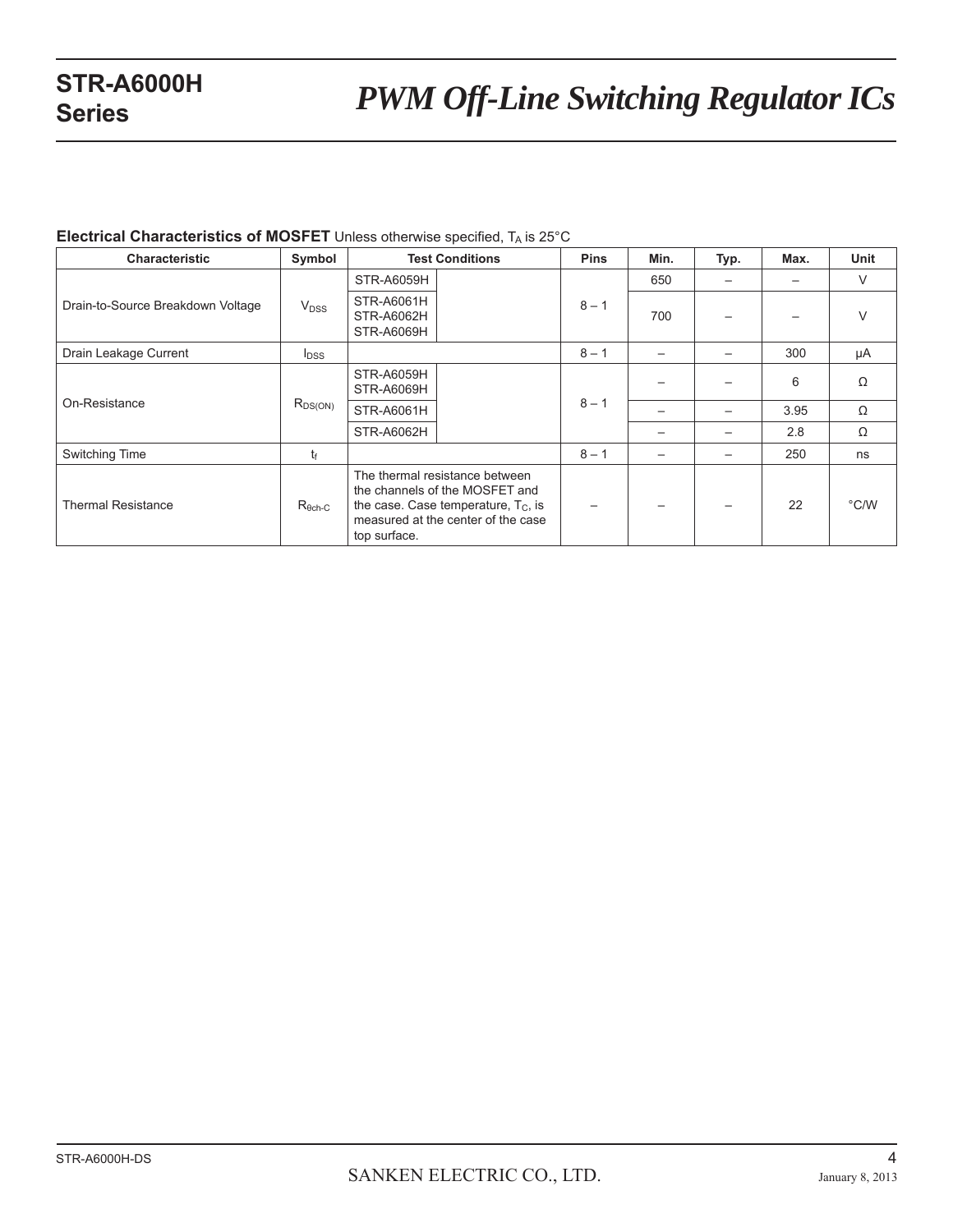# *PWM Off-Line Switching Regulator ICs* **STR-A6000H**

### **Characteristic Performance STR-A6059H**

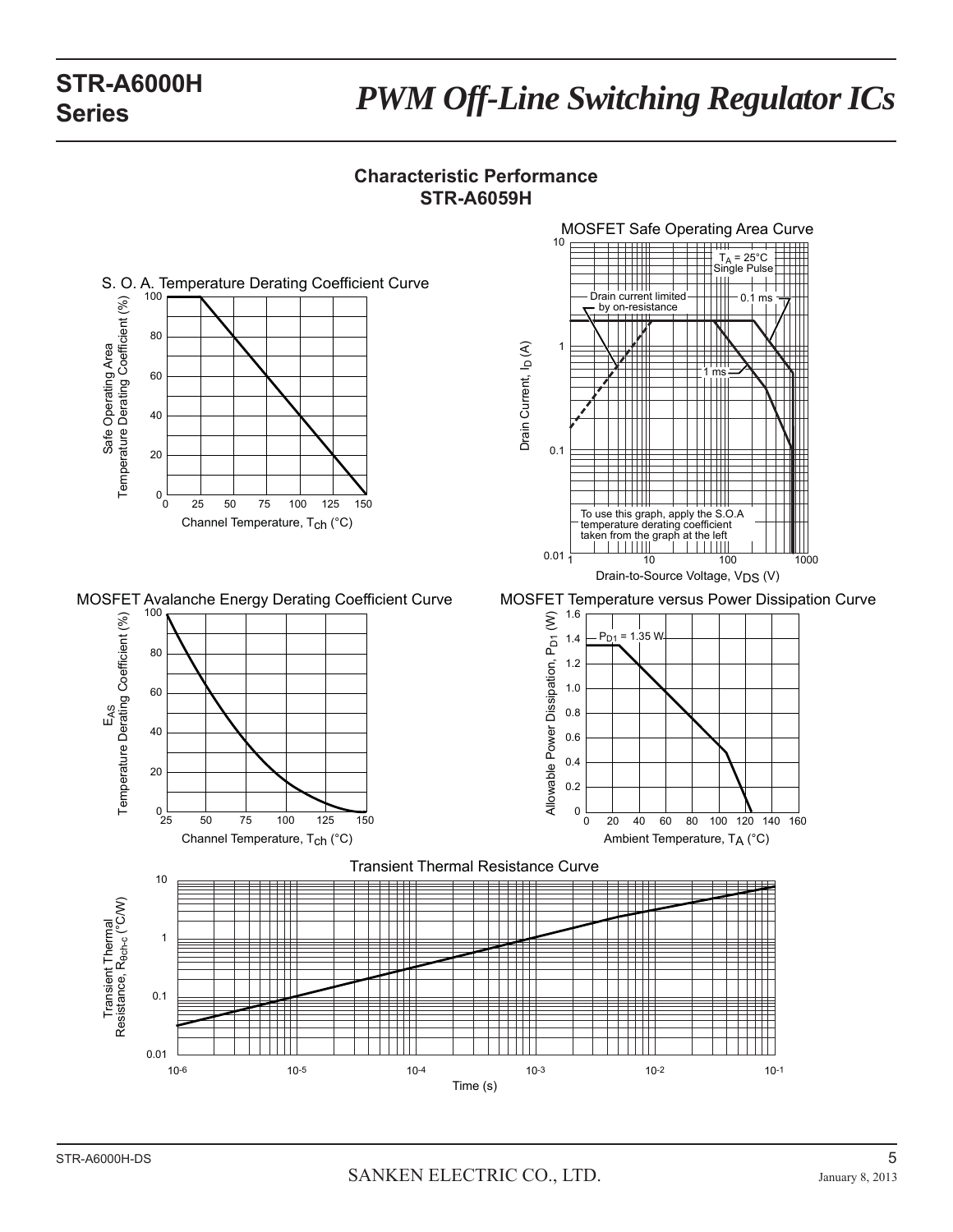# *PWM Off-Line Switching Regulator ICs* **STR-A6000H**

### **Characteristic Performance STR-A6061H**

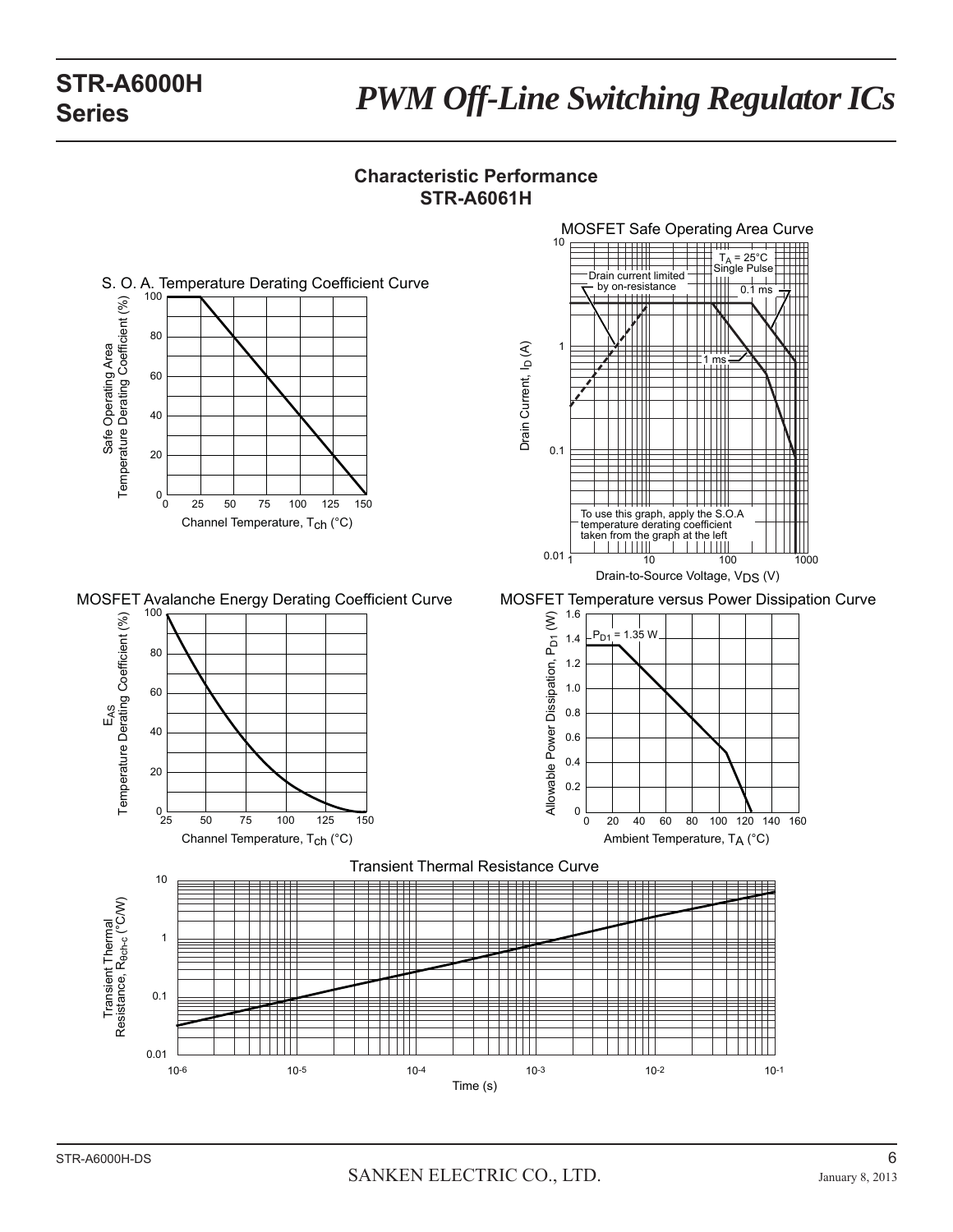# *PWM Off-Line Switching Regulator ICs* **STR-A6000H**

### **Characteristic Performance STR-A6062H**

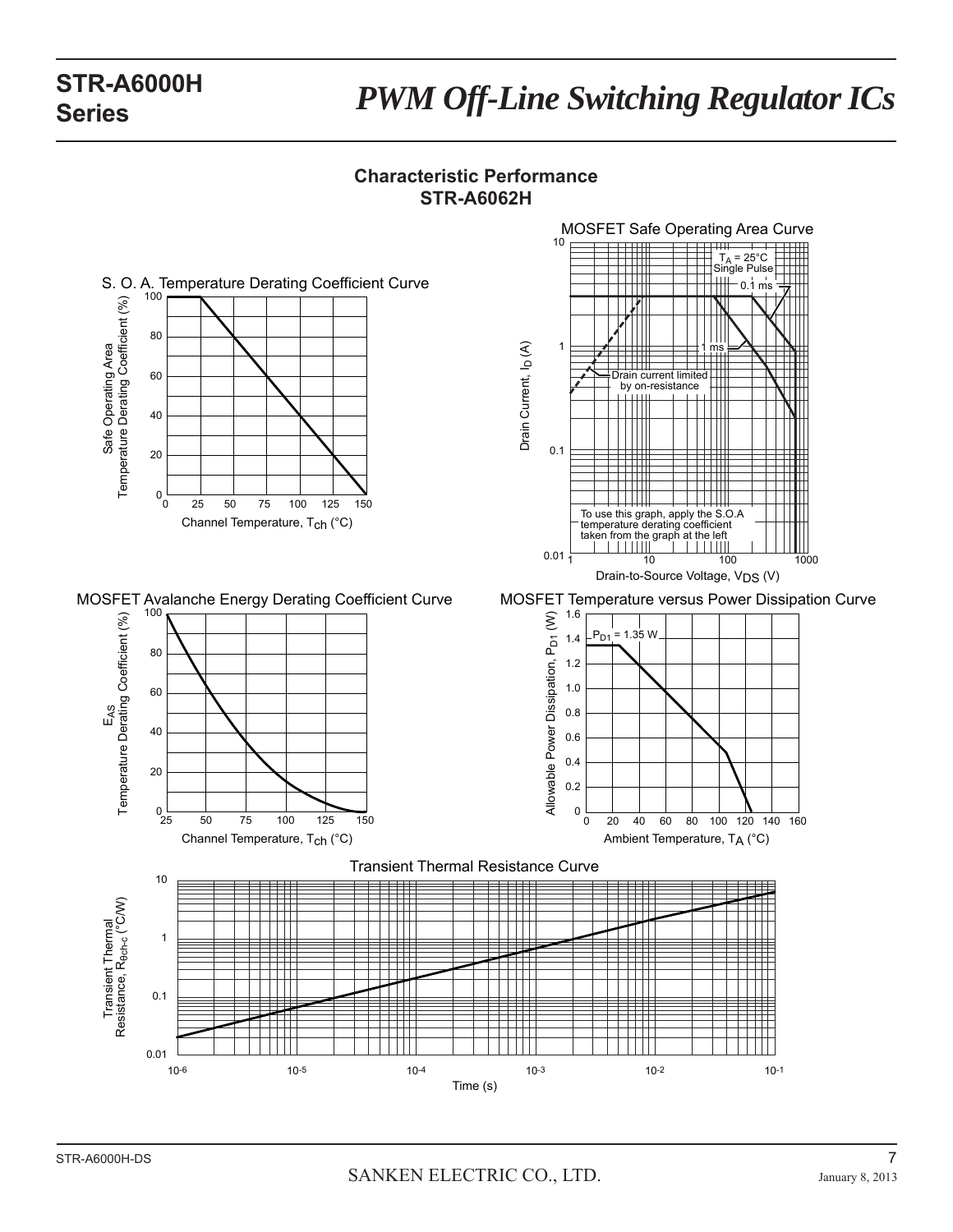# *PWM Off-Line Switching Regulator ICs* **STR-A6000H**

### **Characteristic Performance STR-A6069H**

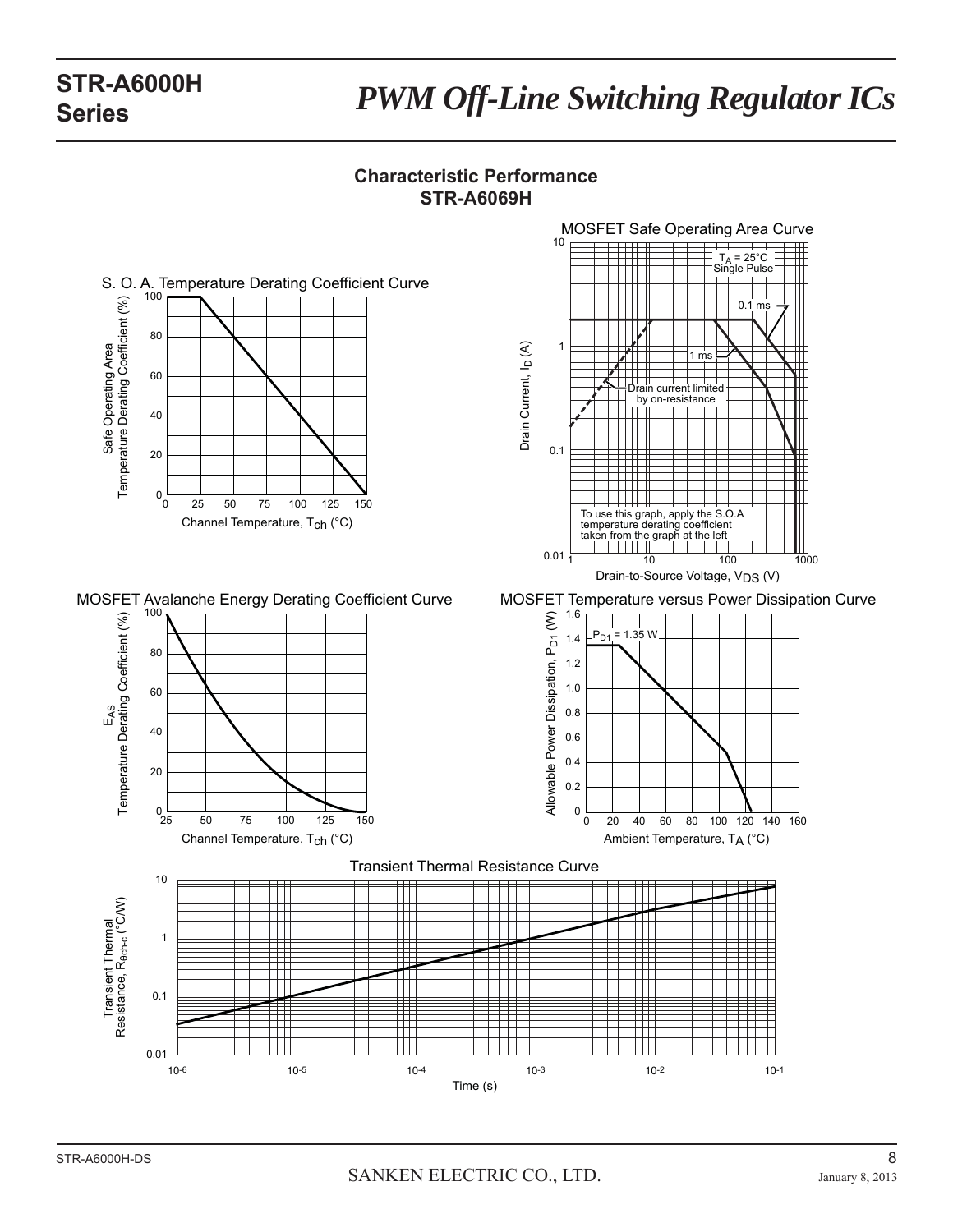

### **Functional Block Diagram**

#### **Pin-out Diagram**



### **Pin List Table**

| <b>Number</b> | <b>Name</b> | <b>Function</b>                                                                                             |
|---------------|-------------|-------------------------------------------------------------------------------------------------------------|
|               | S/OCP       | MOSFET source, and input for Overcurrent Protection (OCP) signal                                            |
| 2             | BR.         | Input for Brown-In and Brown-Out detection voltage                                                          |
| 3             | <b>GND</b>  | Ground                                                                                                      |
| 4             | FB/OLP      | Feedback signal input for constant voltage control signal, and input of Overload<br>Protection (OLP) signal |
| 5             | <b>VCC</b>  | Power supply voltage input for Control Part and input of Overvoltage Protection<br>(OVP) signal             |
| 6             |             | (Pin removed)                                                                                               |
| 7, 8          | D/ST        | MOSFET drain, and input of the startup current                                                              |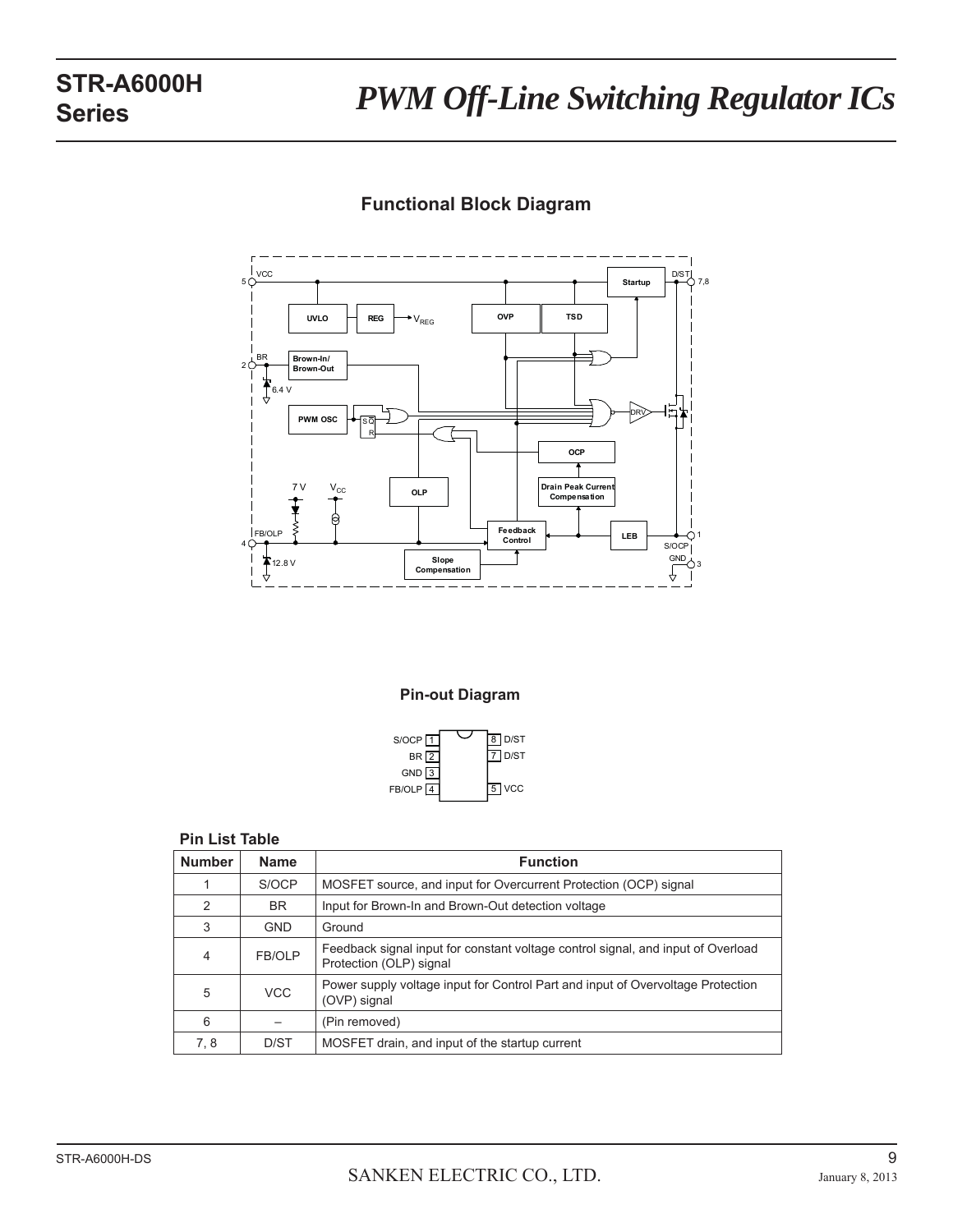## **Typical Application Circuits**



Typical application circuit example, enabled Brown-In/Brown-Out function (DC line detection)



Typical application circuit example, disabled Brown-In/Brown-Out function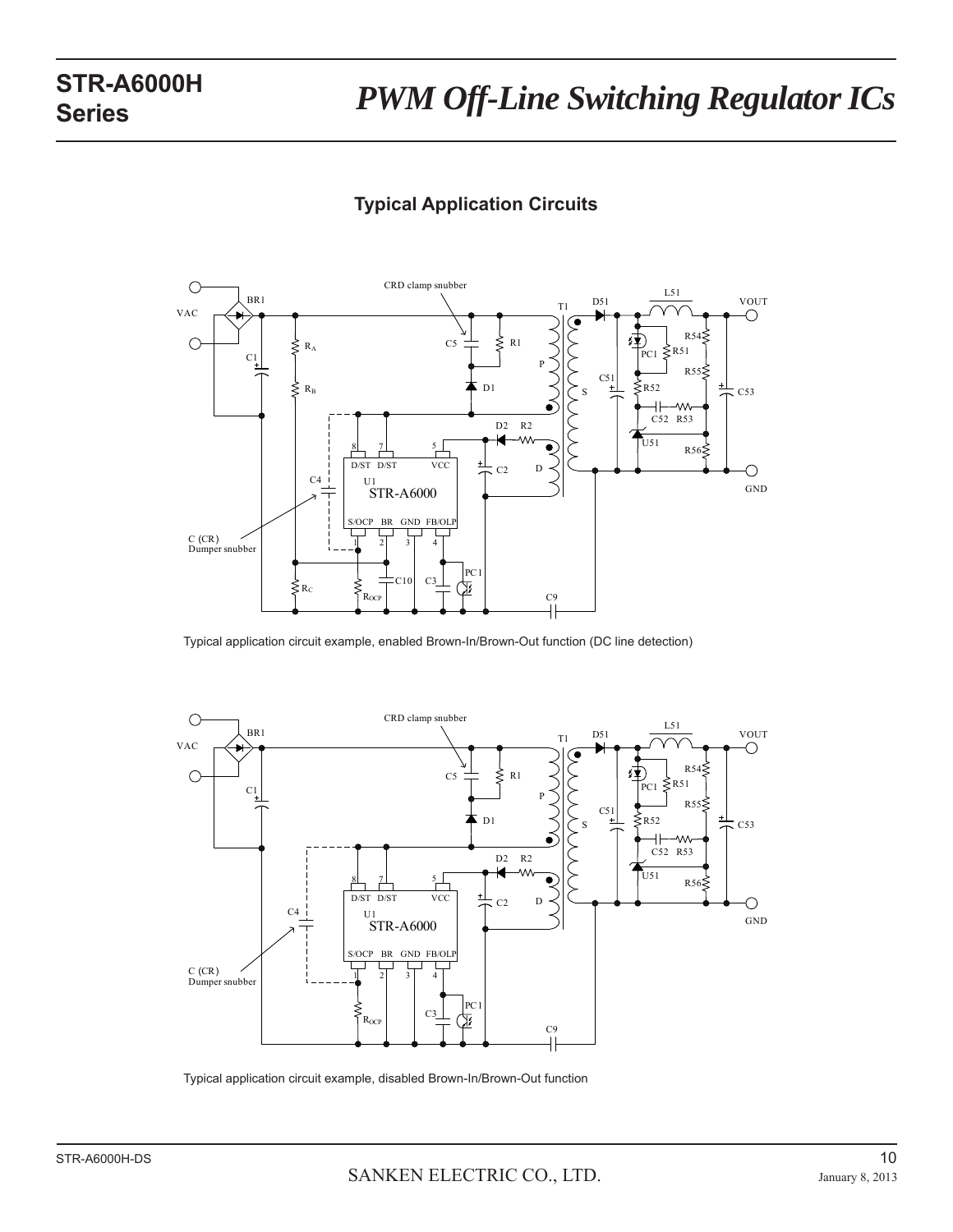### **Package Diagram**

- DIP8 package
- The following show a representative type of DIP8.
- The pin 6 is removed to provide greater creepage and clearance isolation between the high
- voltage pins (pins 7 and 8: D/ST) and the low voltage pin (pin 5: VCC).





*Device composition compliant with the RoHS directive.*

1

Ī

 $i = -$ 

 $-$ 

Sanken Control Number

 $1 - 1$ <sup>st</sup> to  $10^{th}$  $2-11^{\rm th}$  to  $20^{\rm th}$  $3 - 21$ st to  $31$ st

M is the month (1 to 9, O, N, or D) D is a period of days (1 to 3):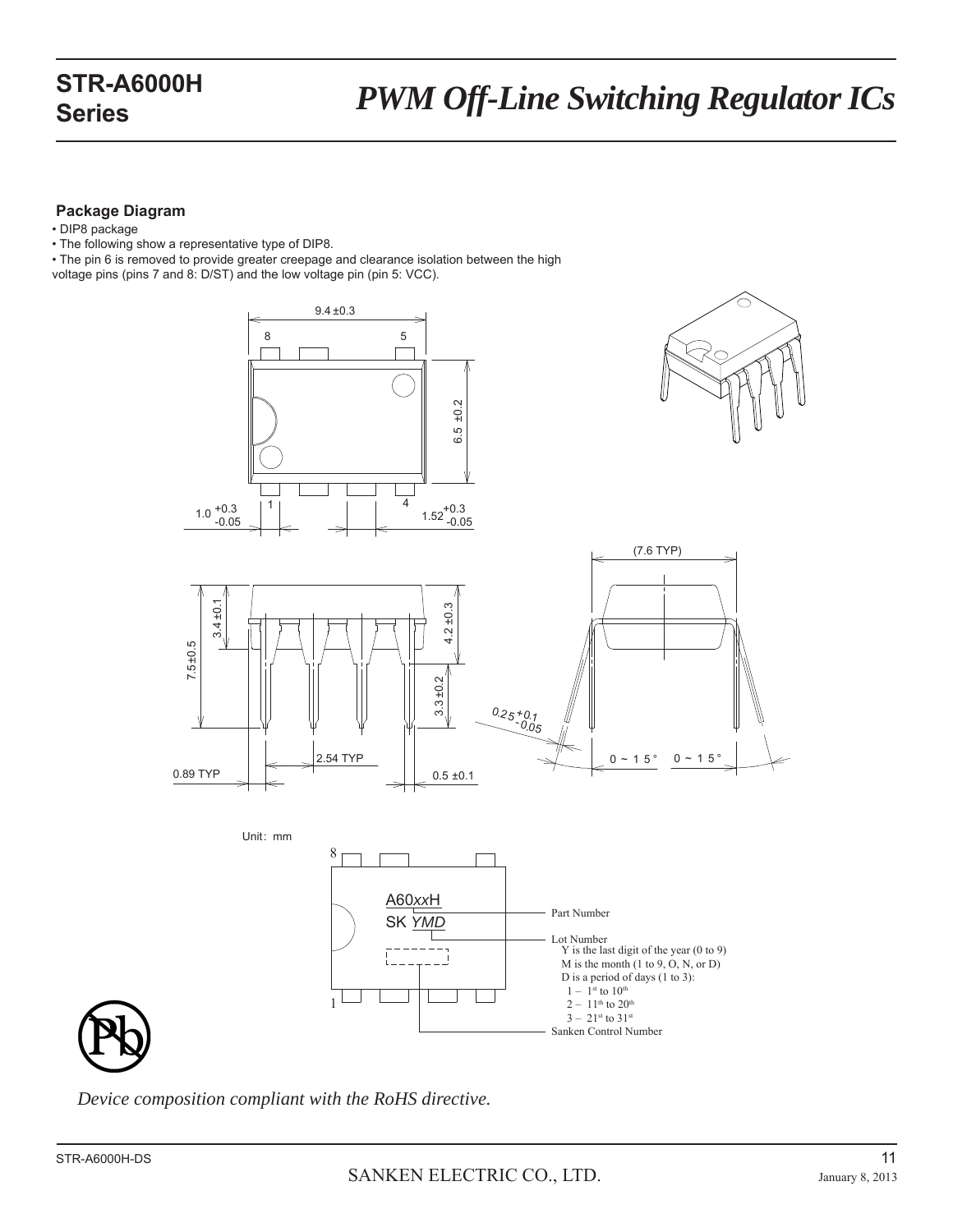# *PWM Off-Line Switching Regulator ICs* **STR-A6000H**

#### **Operating Precautions**

In the case that you use Sanken products or design your products by using Sanken products, the reliability largely depends on the degree of derating to be made to the rated values. Derating may be interpreted as a case that an operation range is set by derating the load from each rated value or surge voltage or noise is considered for derating in order to assure or improve the reliability. In general, derating factors include electric stresses such as electric voltage, electric current, electric power etc., environmental stresses such as ambient temperature, humidity etc. and thermal stress caused due to self-heating of semiconductor products. For these stresses, instantaneous values, maximum values and minimum values must be taken into consideration. In addition, it should be noted that since power devices or IC's including power devices have large self-heating value, the degree of derating of junction temperature affects the reliability significantly.

Because reliability can be affected adversely by improper storage environments and handling methods, please observe the following cautions.

#### **Cautions for Storage**

• Ensure that storage conditions comply with the standard temperature (5 to 35°C) and the standard relative humidity (around 40 to 75%); avoid storage locations that experience extreme changes in temperature or humidity.

• Avoid locations where dust or harmful gases are present and avoid direct sunlight.

• Reinspect for rust on leads and solderability of the products that have been stored for a long time.

#### **Cautions for Testing and Handling**

When tests are carried out during inspection testing and other standard test periods, protect the products from power surges from the testing device, shorts between the product pins, and wrong connections. Ensure all test parameters are within the ratings specified by Sanken for the products.

#### **Remarks About Using Silicone Grease with a Heatsink**

• When silicone grease is used in mounting the products on a heatsink, it shall be applied evenly and thinly. If more silicone grease than required is applied, it may produce excess stress.

• Volatile-type silicone greases may crack after long periods of time, resulting in reduced heat radiation effect. Silicone greases with low consistency (hard grease) may cause cracks in the mold resin when screwing the products to a heatsink.

Our recommended silicone greases for heat radiation purposes, which will not cause any adverse effect on the product life, are indicated below:

| Type              | Suppliers                            |
|-------------------|--------------------------------------|
| G746              | Shin-Etsu Chemical Co., Ltd.         |
| YG6260            | Momentive Performance Materials Inc. |
| SC <sub>102</sub> | Dow Corning Toray Co., Ltd.          |
| Soldering         |                                      |

### • When soldering the products, please be sure to minimize the working time, within the following limits:

| $260 \pm 5$ °C  | $10 \pm 1$ s (Flow, 2 times)             |
|-----------------|------------------------------------------|
| $380 \pm 10$ °C | $3.5 \pm 0.5$ s (Soldering iron, 1 time) |

• Soldering should be at a distance of at least 1.5 mm from the body of the products.

#### **Electrostatic Discharge**

• When handling the products, the operator must be grounded. Grounded wrist straps worn should have at least 1MΩ of resistance from the operator to ground to prevent shock hazard, and it should be placed near the operator.

• Workbenches where the products are handled should be grounded and be provided with conductive table and floor mats.

• When using measuring equipment such as a curve tracer, the equipment should be grounded.

• When soldering the products, the head of soldering irons or the solder bath must be grounded in order to prevent leak voltages generated by them from being applied to the products.

• The products should always be stored and transported in Sanken shipping containers or conductive containers, or be wrapped in aluminum foil.